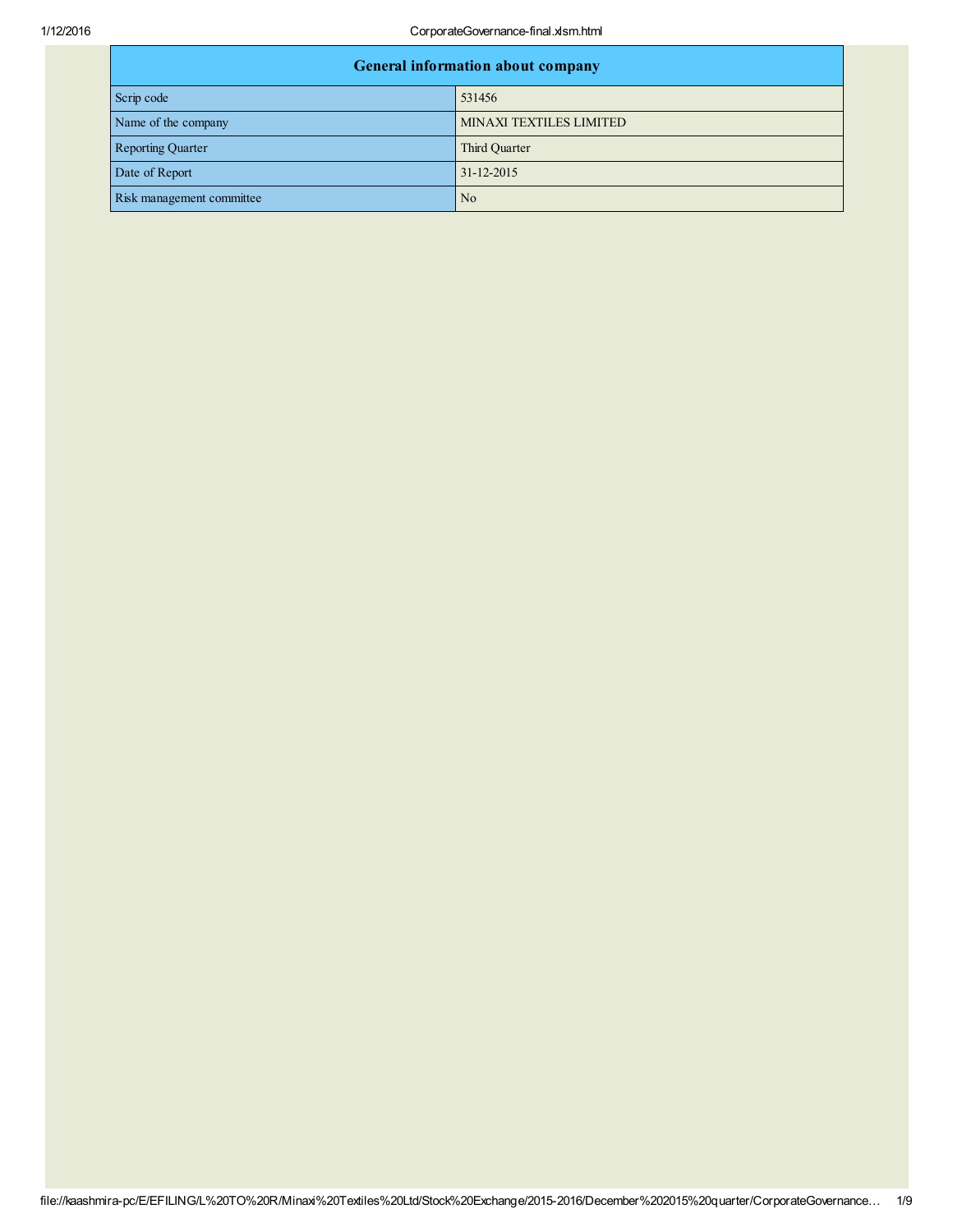|                         | Annexure I                                                 |                                                           |            |            |                                                                                         |                                                                                         |                                                                                         |                                                  |                      |                                            |                                                                                      |                                                                                                            |                                                                                                                                                 |
|-------------------------|------------------------------------------------------------|-----------------------------------------------------------|------------|------------|-----------------------------------------------------------------------------------------|-----------------------------------------------------------------------------------------|-----------------------------------------------------------------------------------------|--------------------------------------------------|----------------------|--------------------------------------------|--------------------------------------------------------------------------------------|------------------------------------------------------------------------------------------------------------|-------------------------------------------------------------------------------------------------------------------------------------------------|
|                         | Format to be submitted by listed entity on quarterly basis |                                                           |            |            |                                                                                         |                                                                                         |                                                                                         |                                                  |                      |                                            |                                                                                      |                                                                                                            |                                                                                                                                                 |
|                         |                                                            | I. Composition of Board of Directors                      |            |            |                                                                                         |                                                                                         |                                                                                         |                                                  |                      |                                            |                                                                                      |                                                                                                            |                                                                                                                                                 |
| Sr                      | Title<br>(Mr<br>Ms)                                        | Name of the Director                                      | PAN        | <b>DIN</b> | Category 1<br>(Chairperson/<br>Executive/<br>Non-Executive/<br>Independent/<br>Nominee) | Category 2<br>(Chairperson/<br>Executive/<br>Non-Executive/<br>Independent/<br>Nominee) | Category 3<br>(Chairperson/<br>Executive/<br>Non-Executive/<br>Independent/<br>Nominee) | Date of<br>appointment<br>in the<br>current term | Date of<br>cessation | Tenure<br>of<br>director<br>(in<br>months) | No of<br>Directorship<br>in listed<br>entities<br>including<br>this listed<br>entity | Number of<br>memberships<br>in Audit/<br>Stakeholder<br>Committee(s)<br>including<br>this listed<br>entity | No of post<br>of<br>Chairperson<br>in Audit/<br>Stakeholder<br>Committee<br>held in<br>listed<br>entities<br>including<br>this listed<br>entity |
| $\mathbf{1}$            | Mr                                                         | <b>BHARATBHAIP.</b><br><b>PATEL</b>                       | ABIPP7786M | 00161825   | Managing<br>Director                                                                    | Executive<br>Director                                                                   | Promoter<br>Director                                                                    | 01-06-2013                                       |                      |                                            | $\mathbf{I}$                                                                         | $\overline{c}$                                                                                             | $\mathbf{0}$                                                                                                                                    |
| $\sqrt{2}$              | Mr                                                         | <b>NIRMAL</b><br><b>BHARATBHAI PATEL</b>                  | ARWPP5122H | 03584745   | Whole Time<br>Director                                                                  | Executive<br>Director                                                                   | CFO                                                                                     | 01-08-2011                                       |                      |                                            | ı                                                                                    | 1                                                                                                          | $\boldsymbol{0}$                                                                                                                                |
| $\overline{\mathbf{3}}$ | Mr                                                         | <b>DINESH</b><br>PURUSHOTTAMBHAI<br><b>PATEL</b>          | ACEPP2392N | 02268757   | Chairperson                                                                             | Executive<br>Director                                                                   | Whole Time<br>Director                                                                  | 01-06-2013                                       |                      |                                            | 1                                                                                    | 1                                                                                                          | $\overline{0}$                                                                                                                                  |
| $\overline{4}$          | Mr                                                         | <b>KIRITKUMAR</b><br><b>SHAMBHUPRASAD</b><br><b>PATEL</b> | ACEPP2391R | 00372855   | Whole Time<br>Director                                                                  | Executive<br>Director                                                                   | Promoter<br>Director                                                                    | 01-02-2014                                       |                      |                                            | $\mathbf{I}$                                                                         | $\overline{0}$                                                                                             | $\boldsymbol{0}$                                                                                                                                |
| 5                       | Mr                                                         | <b>KANUBHAI</b><br><b>SOMABHAI PATEL</b>                  | AGWPP5449A | 00274788   | Promoter<br>Director                                                                    | Non-<br>Executive<br>Director                                                           |                                                                                         | 14-03-1995                                       |                      |                                            | 1                                                                                    | $\boldsymbol{0}$                                                                                           | $\boldsymbol{0}$                                                                                                                                |
| 6                       | <b>Mrs</b>                                                 | <b>MANJULABEN</b><br><b>SHAMBHUPRASAD</b><br><b>PATEL</b> | ACPPP7414E | 06977992   | Woman<br>Director                                                                       | Non-<br>Executive<br>Director                                                           | Promoter<br>Director                                                                    | 11-02-2015                                       |                      |                                            | $\mathbf{I}$                                                                         | $\mathbf{0}$                                                                                               | $\mathbf{0}$                                                                                                                                    |
| $\overline{7}$          | Mr                                                         | <b>JASHWANTKUMAR</b><br>KANTILAL PATEL                    | ABIPP7785J | 02268796   | Independent<br>Director                                                                 | Non-<br>Executive<br>Director                                                           |                                                                                         | 01-04-2014                                       |                      | 60                                         | 1                                                                                    | 1                                                                                                          | 1                                                                                                                                               |
| 8                       | Mr                                                         | <b>GHANSHYAM</b><br>CHINUBHAI PATEL                       | AJZPP9733F | 02268850   | Independent<br>Director                                                                 | Non-<br>Executive<br>Director                                                           |                                                                                         | 01-04-2014                                       |                      | 60                                         | 1                                                                                    | 1                                                                                                          | $\mathbf{0}$                                                                                                                                    |
| 9                       | Mr                                                         | VASUDEVBHAI<br><b>LALJIBHAI PATEL</b>                     | ABRPP8738Q | 02268821   | Independent<br>Director                                                                 | Non-<br>Executive<br>Director                                                           |                                                                                         | 01-04-2014                                       |                      | 60                                         | 1                                                                                    | $\mathbf{1}$                                                                                               | $\boldsymbol{0}$                                                                                                                                |
| 10                      | Mr                                                         | <b>DHARMENDRA</b><br><b>NARAYANBHAI</b><br>PATEL          | ABIPP7996D | 02609546   | Independent<br>Director                                                                 | Non-<br>Executive<br>Director                                                           |                                                                                         | 01-04-2014                                       |                      | 60                                         | 1                                                                                    | 1                                                                                                          |                                                                                                                                                 |
| 11                      | Mr                                                         | <b>JINAL</b><br><b>ARVINDKUMAR</b><br>PATEL               | BGDPP9161K | 07173232   | Independent<br>Director                                                                 | Non-<br>Executive<br>Director                                                           |                                                                                         | 07-05-2015                                       |                      | 60                                         | 1                                                                                    | $\boldsymbol{0}$                                                                                           | $\boldsymbol{0}$                                                                                                                                |
| 12                      | Mr                                                         | <b>BHAVIKKUMAR</b><br>RAMABHAI PATEL                      | AWFPP4970P | 07253037   | Independent<br>Director                                                                 | Non-<br>Executive<br>Director                                                           |                                                                                         | 12-08-2015                                       |                      | 60                                         | 1                                                                                    | $\Omega$                                                                                                   | $\mathbf{0}$                                                                                                                                    |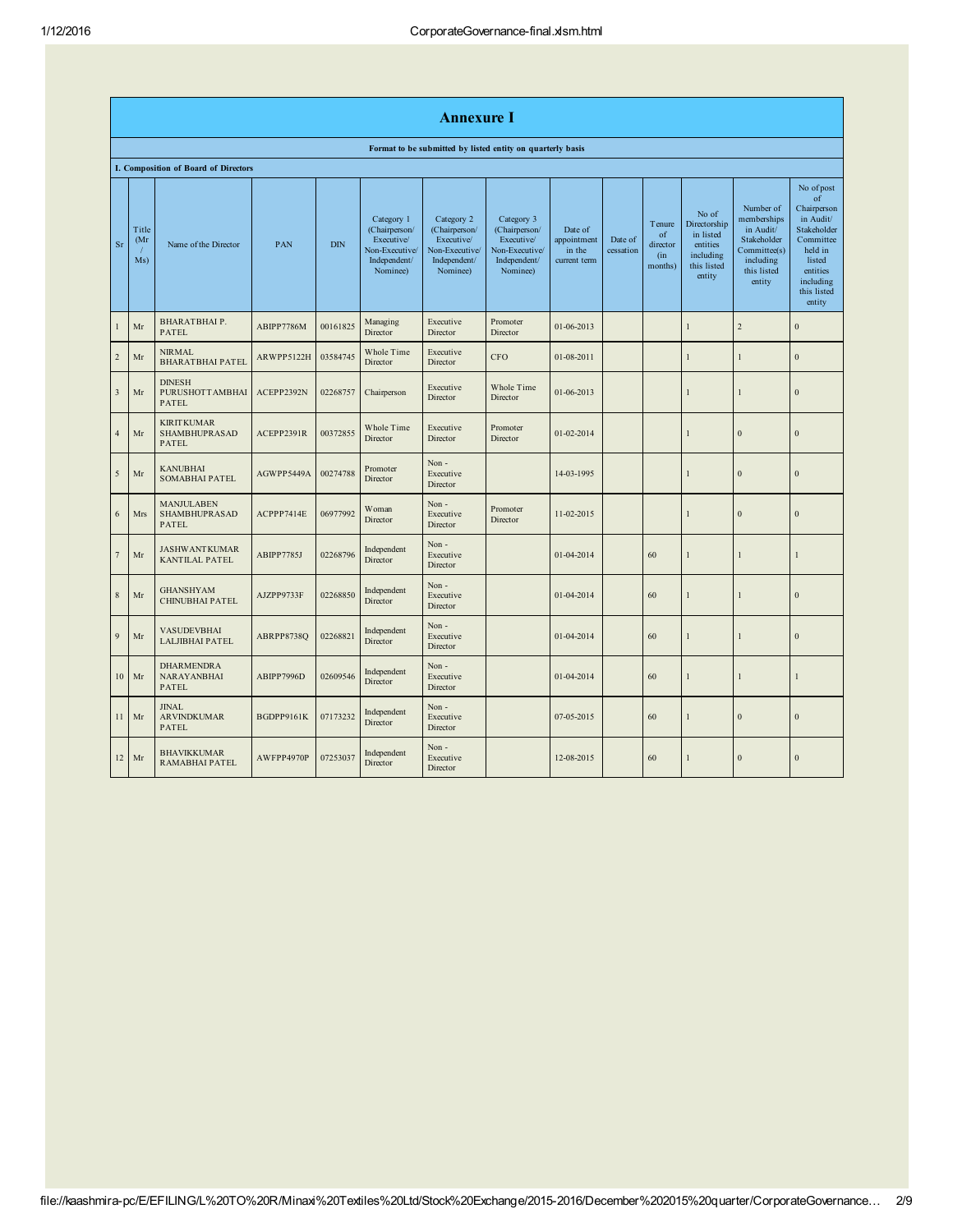|                         | <b>Annexure 1</b>                                |                                                         |                                                                              |                                                                              |                                                                              |  |  |  |  |
|-------------------------|--------------------------------------------------|---------------------------------------------------------|------------------------------------------------------------------------------|------------------------------------------------------------------------------|------------------------------------------------------------------------------|--|--|--|--|
|                         | <b>II. Composition of Committees</b>             |                                                         |                                                                              |                                                                              |                                                                              |  |  |  |  |
| <b>Sr</b>               | Name Of<br>Committee                             | Name of Committee<br>members                            | Category 1 (Chairperson/<br>Executive/Non-Executive/<br>Independent/Nominee) | Category 2 (Chairperson/<br>Executive/Non-Executive/<br>Independent/Nominee) | Category 3 (Chairperson/<br>Executive/Non-Executive/<br>Independent/Nominee) |  |  |  |  |
| 1                       | Audit<br>Committee                               | <b>JASHWANTKUMAR</b><br><b>KANTILAL PATEL</b>           | Chairperson                                                                  | <b>Independent Director</b>                                                  | Member                                                                       |  |  |  |  |
| $\overline{c}$          | Audit<br>Committee                               | <b>VASUDEV</b><br><b>LALJIBHAI PATEL</b>                | <b>Independent Director</b>                                                  | Member                                                                       |                                                                              |  |  |  |  |
| $\overline{\mathbf{3}}$ | Audit<br>Committee                               | <b>GHANSHYAM</b><br><b>CHINUBHAI PATEL</b>              | <b>Independent Director</b>                                                  | Member                                                                       |                                                                              |  |  |  |  |
| $\overline{4}$          | Audit<br>Committee                               | <b>BHARATBHAI</b><br><b>PRABHUDAS PATEL</b>             | <b>Managing Director</b>                                                     | Member                                                                       | <b>Executive Director</b>                                                    |  |  |  |  |
| 5                       | Nomination and<br>remuneration<br>committee      | <b>DHARMENDRA</b><br><b>NARAYANBHAI</b><br><b>PATEL</b> | Chairperson                                                                  | <b>Independent Director</b>                                                  | Member                                                                       |  |  |  |  |
| 6                       | Nomination and<br>remuneration<br>committee      | <b>JINAL</b><br><b>ARVINDKUMAR</b><br><b>PATEL</b>      | <b>Independent Director</b>                                                  | Member                                                                       |                                                                              |  |  |  |  |
| $\overline{7}$          | Nomination and<br>remuneration<br>committee      | <b>JASHWANTKUMAR</b><br><b>KANTILAL PATEL</b>           | <b>Independent Director</b>                                                  | Member                                                                       |                                                                              |  |  |  |  |
| 8                       | Nomination and<br>remuneration<br>committee      | <b>DINESH</b><br><b>PURUSHOTTAMBHAI</b><br><b>PATEL</b> | <b>Whole Time Director</b>                                                   | <b>Executive Director</b>                                                    | Member                                                                       |  |  |  |  |
| 9                       | Stakeholders<br>Relationship<br>Committee        | <b>BHARATBHAI</b><br><b>PRABHUDAS PATEL</b>             | Managing Director                                                            | Member                                                                       | <b>Executive Director</b>                                                    |  |  |  |  |
| 10                      | Stakeholders<br>Relationship<br>Committee        | <b>DHARMENDRA</b><br><b>NARAYANBHAI</b><br><b>PATEL</b> | Chairperson                                                                  | <b>Independent Director</b>                                                  | Member                                                                       |  |  |  |  |
| 11                      | Stakeholders<br>Relationship<br>Committee        | <b>NIRMAL</b><br><b>BHARATBHAI PATEL</b>                | <b>Whole Time Director</b>                                                   | Member                                                                       | <b>CFO</b>                                                                   |  |  |  |  |
| 12 <sup>1</sup>         | <b>Stakeholders</b><br>Relationship<br>Committee | <b>DINESH</b><br><b>PURUSHOTTAMBHAI</b><br><b>PATEL</b> | Whole Time Director                                                          | <b>Executive Director</b>                                                    | Member                                                                       |  |  |  |  |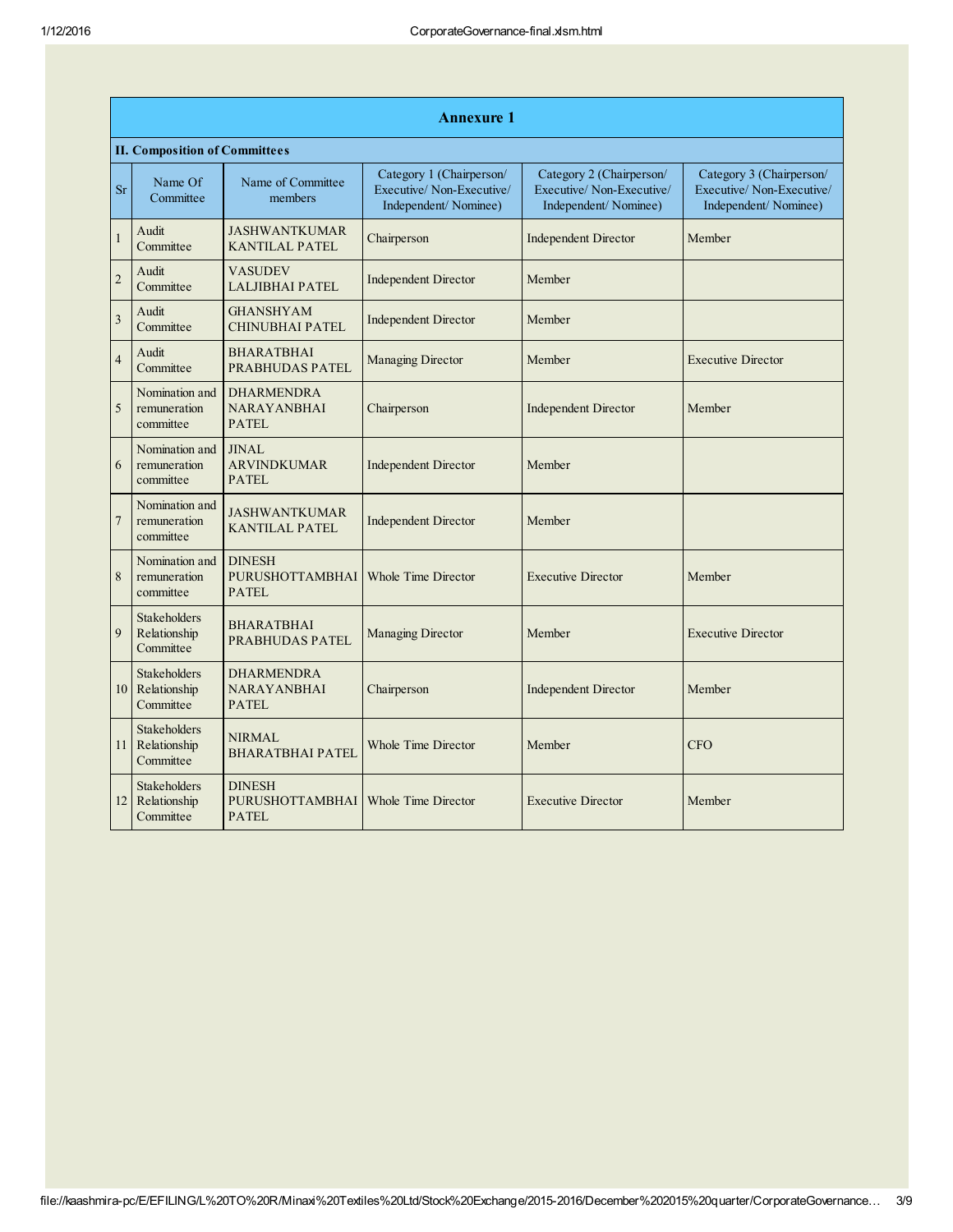|    | <b>Annexure 1</b>                                        |                                                          |                                                                |  |  |  |  |  |
|----|----------------------------------------------------------|----------------------------------------------------------|----------------------------------------------------------------|--|--|--|--|--|
|    | <b>III. Meeting of Board of Directors</b>                |                                                          |                                                                |  |  |  |  |  |
| Sr | $Date(s)$ of meeting (if any) in the<br>previous quarter | $Date(s)$ of meeting (if any) in the<br>relevant quarter | Maximum gap between any two consecutive (in<br>number of days) |  |  |  |  |  |
|    | 12-08-2015                                               | 28-10-2015                                               |                                                                |  |  |  |  |  |
|    | $00-00-0000$                                             | $06 - 11 - 2015$                                         |                                                                |  |  |  |  |  |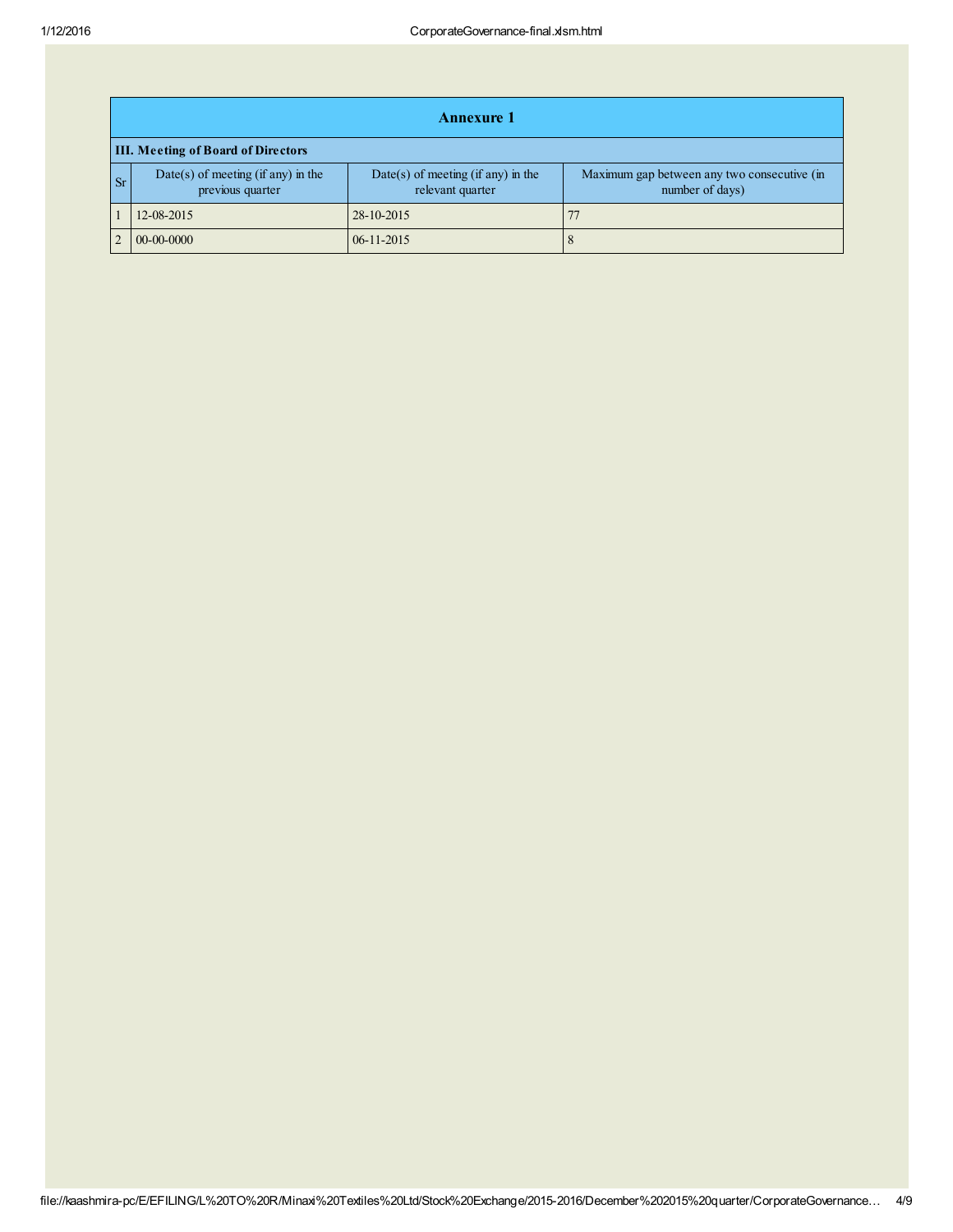|                | <b>Annexure 1</b>                                |                                                                     |                                                     |                                                             |                                                                     |                                                                            |  |  |
|----------------|--------------------------------------------------|---------------------------------------------------------------------|-----------------------------------------------------|-------------------------------------------------------------|---------------------------------------------------------------------|----------------------------------------------------------------------------|--|--|
|                | <b>IV. Meeting of Committees</b>                 |                                                                     |                                                     |                                                             |                                                                     |                                                                            |  |  |
| <b>Sr</b>      | Name of<br>Committee                             | $Date(s)$ of meeting of<br>the committee in the<br>relevant quarter | Whether<br>requirement of<br>Ouorum met<br>(Yes/No) | Requirement of<br>Quorum met (details)                      | $Date(s)$ of meeting of<br>the committee in the<br>previous quarter | Maximum gap between any<br>two consecutive meetings (in<br>number of days) |  |  |
|                | Audit<br>Committee                               | $06-11-2015$                                                        | Yes                                                 | All four members of<br>the committee were<br>remain present | 12-08-2015                                                          | 86                                                                         |  |  |
| $\overline{2}$ | <b>Stakeholders</b><br>Relationship<br>Committee | $06-11-2015$                                                        |                                                     | All four members of<br>the committee were<br>remain present | 12-08-2015                                                          | 86                                                                         |  |  |
| $\overline{3}$ | Nomination<br>and<br>remuneration<br>committee   | $00-00-0000$                                                        |                                                     |                                                             | 12-08-2015                                                          |                                                                            |  |  |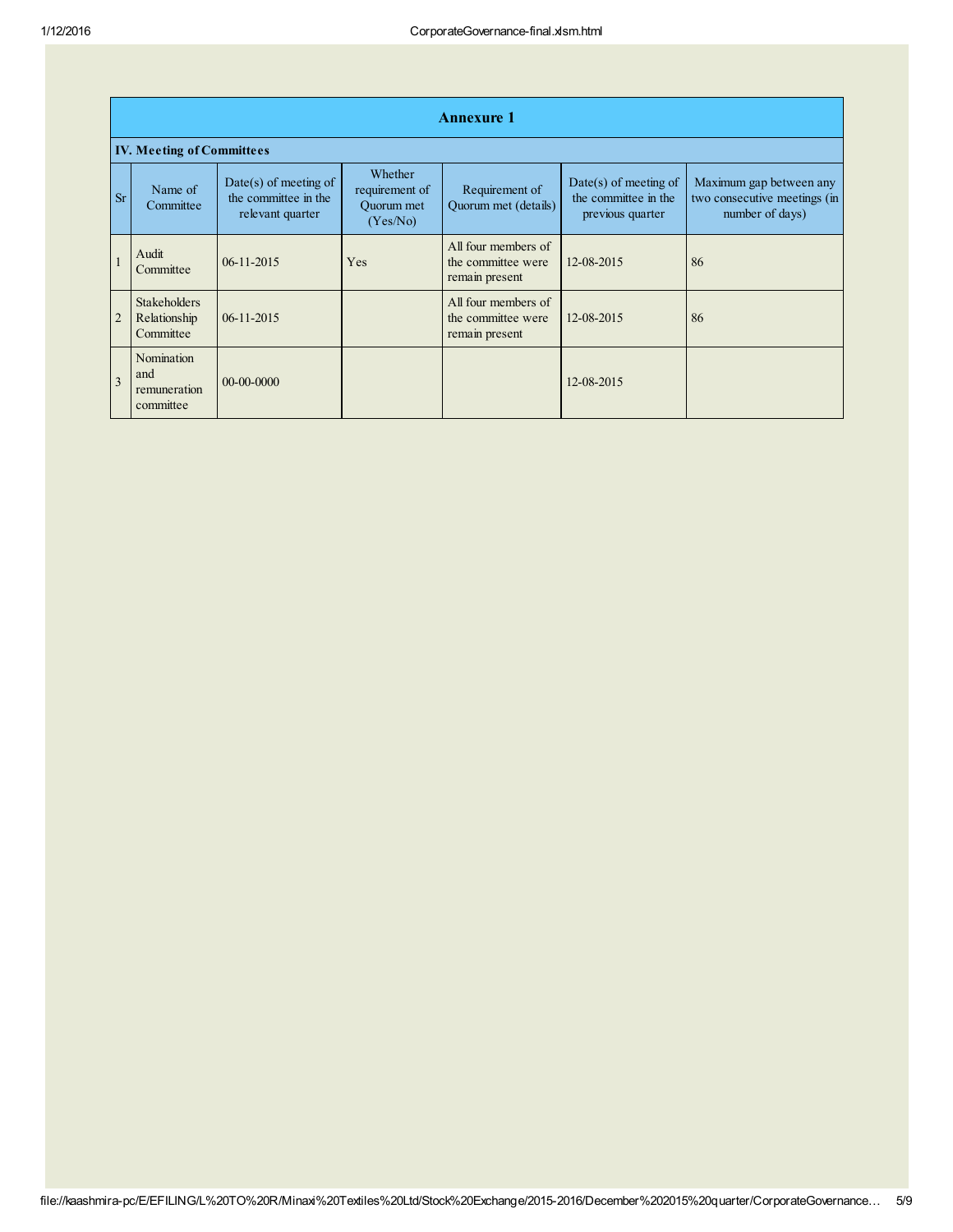|                | <b>Annexure 1</b>                                                                                         |                                  |                                                                    |  |  |  |  |
|----------------|-----------------------------------------------------------------------------------------------------------|----------------------------------|--------------------------------------------------------------------|--|--|--|--|
|                | V. Related Party Transactions                                                                             |                                  |                                                                    |  |  |  |  |
|                | Subject                                                                                                   | Compliance status<br>(Yes/No/NA) | If status is "No" details of non-<br>compliance may be given here. |  |  |  |  |
|                | Whether prior approval of audit committee obtained                                                        | <b>NA</b>                        |                                                                    |  |  |  |  |
| $\overline{2}$ | Whether shareholder approval obtained for material RPT                                                    | <b>NA</b>                        |                                                                    |  |  |  |  |
|                | Whether details of RPT entered into pursuant to omnibus approval have<br>been reviewed by Audit Committee | <b>NA</b>                        |                                                                    |  |  |  |  |
|                | Any other information to be provided                                                                      |                                  |                                                                    |  |  |  |  |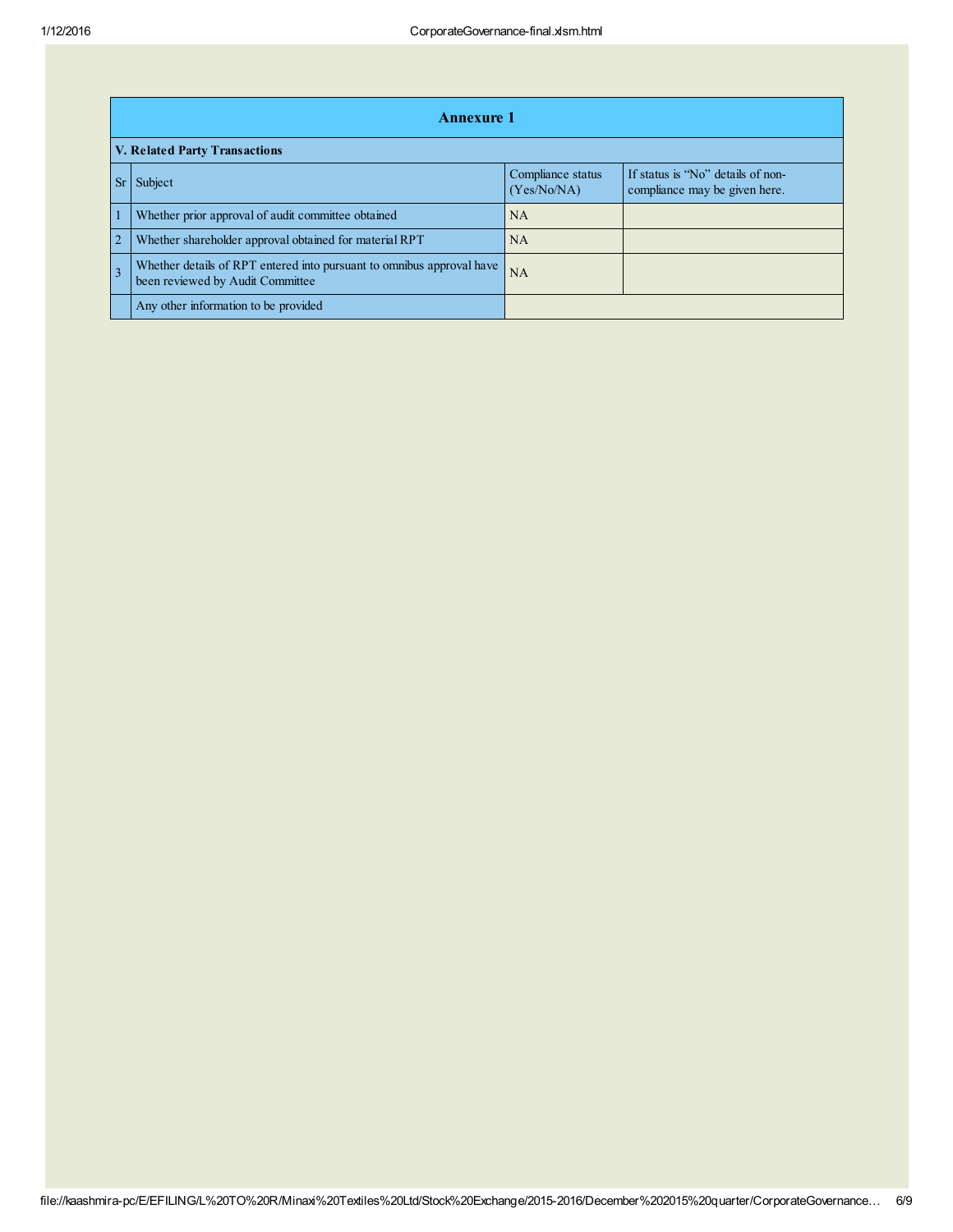|                | <b>Annexure 1</b>                                                                                                                                                                                               |                               |  |  |  |  |
|----------------|-----------------------------------------------------------------------------------------------------------------------------------------------------------------------------------------------------------------|-------------------------------|--|--|--|--|
|                | <b>VI. Affirmations</b>                                                                                                                                                                                         |                               |  |  |  |  |
| <b>Sr</b>      | Subject                                                                                                                                                                                                         | Compliance<br>status (Yes/No) |  |  |  |  |
|                | The composition of Board of Directors is in terms of SEBI (Listing obligations and disclosure requirements) Regulations,<br>2015                                                                                | Yes                           |  |  |  |  |
| $\overline{2}$ | The composition of the following committees is in terms of SEBI(Listing obligations and disclosure requirements)<br>Regulations, 2015 a. Audit Committee                                                        | Yes                           |  |  |  |  |
| 3              | The composition of the following committees is in terms of SEBI(Listing obligations and disclosure requirements)<br>Regulations, 2015. b. Nomination & remuneration committee                                   | Yes                           |  |  |  |  |
| $\overline{4}$ | The composition of the following committees is in terms of SEBI(Listing obligations and disclosure requirements)<br>Regulations, 2015. c. Stakeholders relationship committee                                   | Yes                           |  |  |  |  |
| 5              | The composition of the following committees is in terms of SEBI(Listing obligations and disclosure requirements)<br>Regulations, 2015. d. Risk management committee (applicable to the top 100 listed entities) | No                            |  |  |  |  |
| 6              | The committee members have been made aware of their powers, role and responsibilities as specified in SEBI (Listing<br>obligations and disclosure requirements) Regulations, 2015.                              | Yes                           |  |  |  |  |
|                | The meetings of the board of directors and the above committees have been conducted in the manner as specified in<br>SEBI (Listing obligations and disclosure requirements) Regulations, 2015.                  | Yes                           |  |  |  |  |
|                |                                                                                                                                                                                                                 |                               |  |  |  |  |